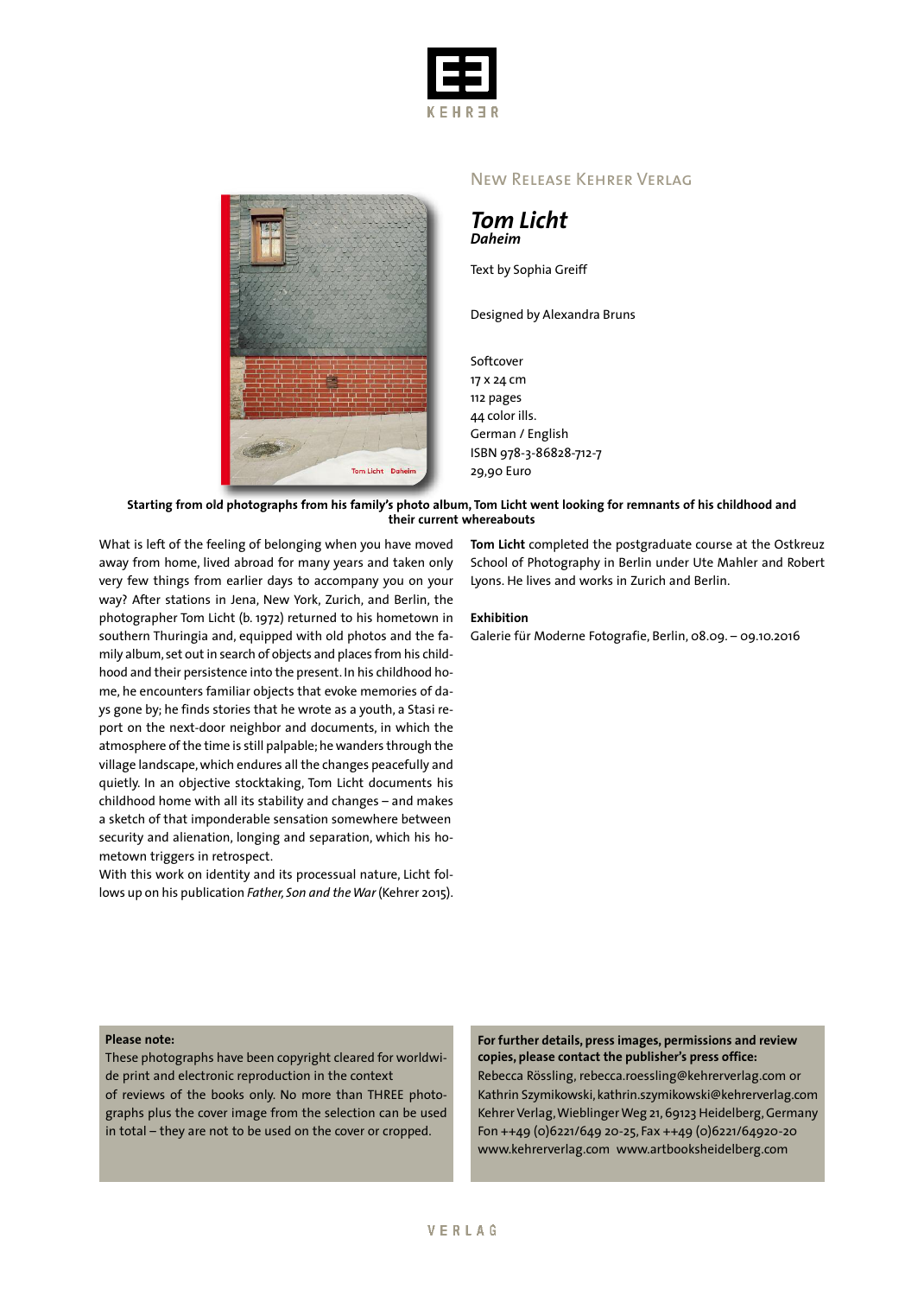

# **Press images**





© Tom Licht



4 © Tom Licht



© Tom Licht

1 © Tom Licht



3 © Tom Licht



5 © Tom Licht